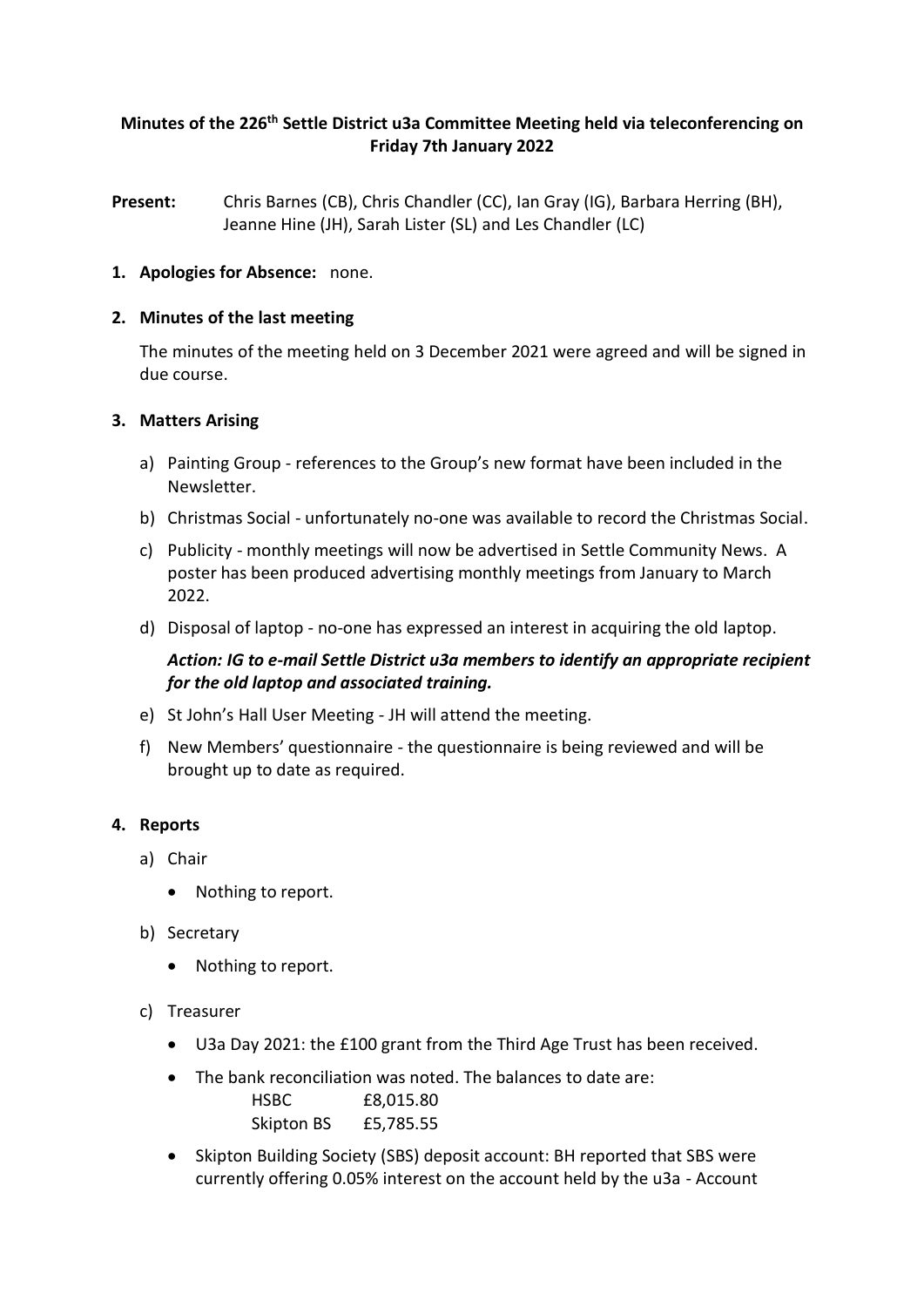Number 993137865. SBS has a Community Saver 'easy access' account for clubs and charities offering 0.25% interest.

### *Action:*

*1. Skipton BS Account Number 993137865 to be closed. [This will also remove all the signatories to that account, including Nita Hart and Graham Cooper who are no longer members of the Committee.]*

*2. A new Community Saver Issue 8 account to be opened at Skipton BS with the signatories to that account being: Ian Gray, Chairman; Leslie Chandler, Secretary; and Barbara Herring, Treasurer. The mandate should require 2 signatories for withdrawal of funds.* 

*3. The balance on Account Number 993137865 to be transferred into the new account set up under 2 above.*

• Group income: the procedures surrounding the banking of groups' cash income need to formalised to protect group leaders.

# *Action: CC to draft standard forms to record attendance and cash received at group meetings, for consideration at the next Group Leaders' Meeting.*

- d) Group Co-ordinator
	- Website the minor problem with editing is being resolved with IONOS.
	- Sport Appreciation Group tabards are needed to facilitate the group's walking cricket and football matches.

*Action: IG to procure 10 tabards in u3a colours - at an approximate cost of £18.00 - to facilitate the Sport Appreciation Group's walking cricket and walking football matches.*

• Walking Group - it has been suggested that it would be appropriate to have a separate walking group for dog owners.

*Action: CC to check whether there are any issues preventing the establishment of a separate walking group for dog owners.*

- e) Membership Secretary
	- Four new members have joined bringing the current membership to 391.
- f) National u3a
	- The national office is keen for its monthly Newsletter to be distributed to all members.

### *Action: IG to continue to circulate the u3a Trust's monthly Newsletter to all members.*

- g) YAHR
	- Yorkshire Forum the event planned for 11 January has been postponed until 22 March 2022.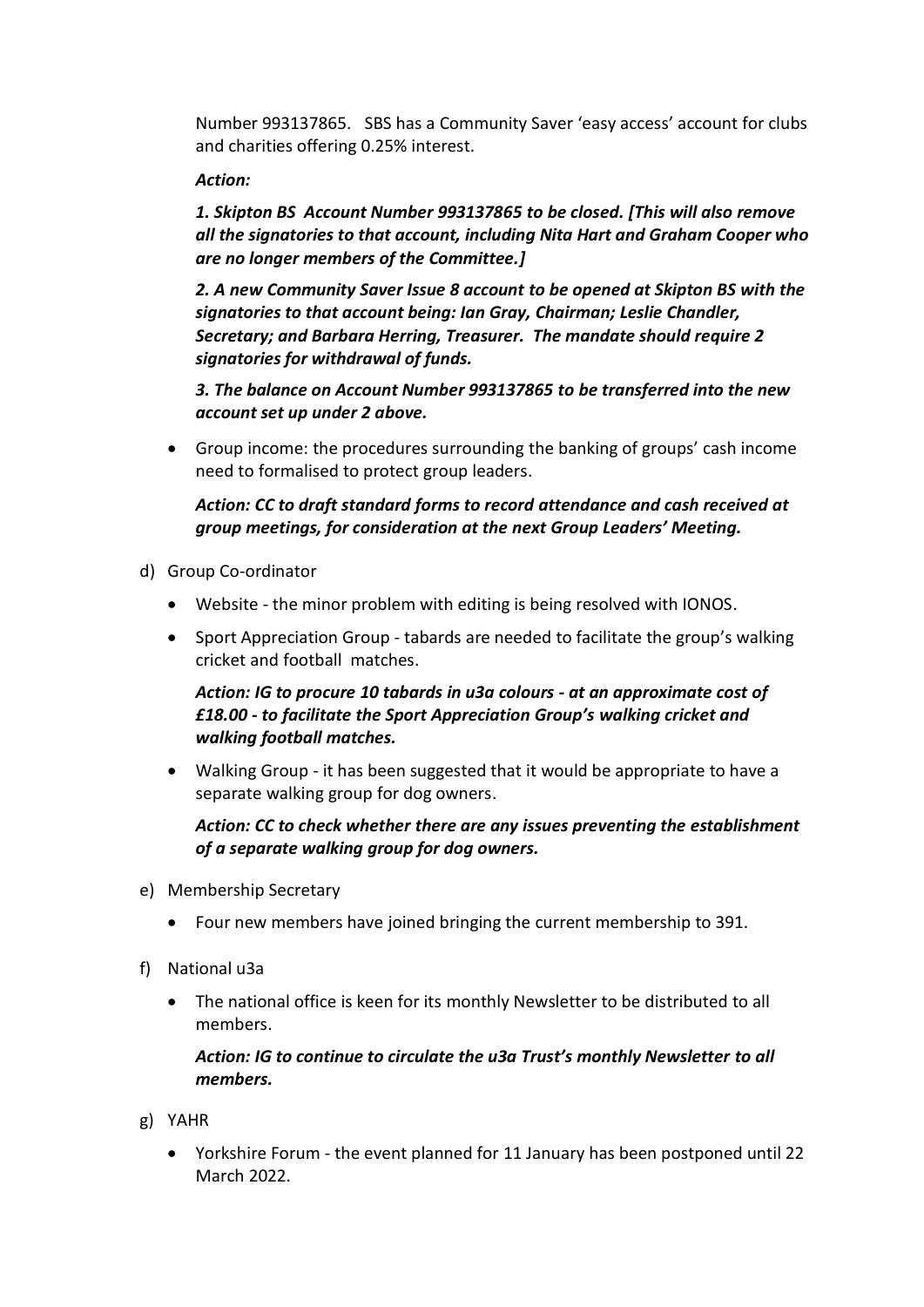# *Action: BH to attend the Yorkshire Forum on 22 March 2022 on behalf of Settle District u3a.*

• Summer School - the event postponed from 2021 because of covid will now be held on 25-28 July 2022 at The Hawkhills, Easingwold. Painting Group Leader Teresa Gordon has agreed to lead one of the sessions.

# h) WestNet

- Bradford u3a registrations are now being sought for the WestNet snooker tournament on 24 March 2022.
- Ilkley u3a a Castle Study Day has been arranged for 16 March.
- Craven u3a this year's Summer School has been provisionally arranged for 11 and 12 July 2022.

### **5. Newsletter**

The January 2022 Newsletter was approved.

### **6. Monthly Meeting**

The upcoming monthly meeting will be delivered via Zoom but the talk will also be available live for members who do not have access to Zoom and/or would like to meet in person.

It was agreed that for the foreseeable future monthly meetings will have to be delivered both live and via Zoom and it is no longer appropriate for the u3a to borrow the equipment required.

# *Action: a suitable camera, microphone and speakers to be acquired for use at monthly meetings.*

The draft speaker programme for 2022-23 is coming together.

### **7. Publicity**

Volunteers have been recruited to put up posters - advertising monthly meetings - in the more northerly parts of the district.

# *Action: IG to finalise the arrangements for putting up advertising posters in the north of the district. CB to put up posters in Austwick and Clapham. BH to put up posters in Long Preston and Hellifield.*

When it is clear how many posters are required it was agreed that they should be printed professionally. It was also agreed that it would be appropriate to upload posters to social media.

*Action: JH to arrange for posters advertising monthly meetings to be uploaded to appropriate local social media groups.*

### **8. Coronavirus Pandemic**

It was agreed that because lateral flow tests can be uncomfortable, even painful, for